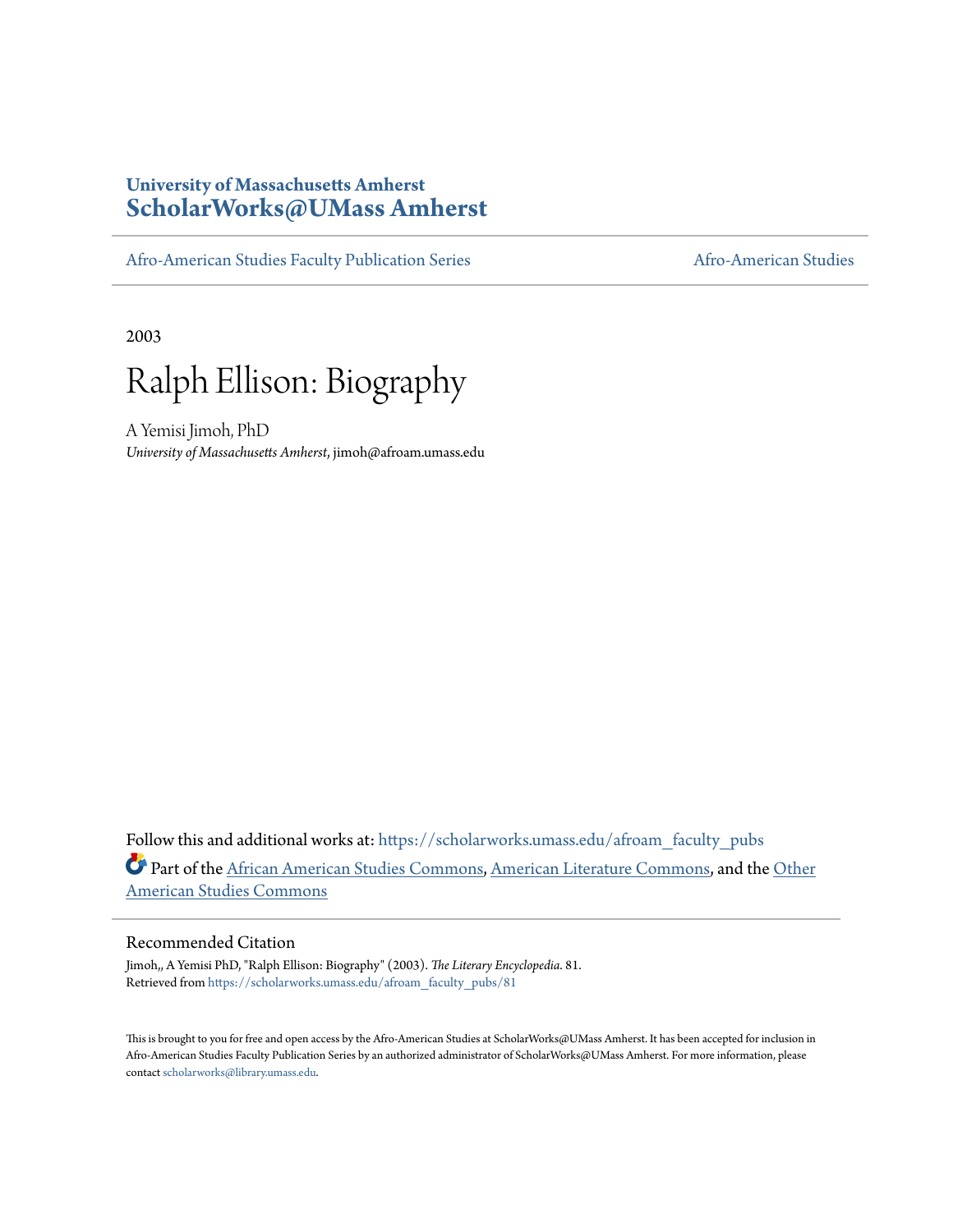## The Literary Encyclopedia

## **Ralph Ellison (1913-1994)**

(3057 words)

[A Yemisi Jimoh \(University of Massachusetts Amherst\)](http://www.litencyc.com/php/members/showprofile.php?contribid=15895)

On 1 March 1913, in Oklahoma City, Oklahoma, one of the five states that became part of the United States in the twentieth century and the forty-sixth state in the union, Ralph Waldo Ellison was born to Lewis Ellison, a laborer from South Carolina, and Ida Millsap Ellison from Georgia. That Ralph Ellison was born in the former Territory, both Indian and western frontier, will become a significant part of his personality and will contribute a perspective to his writing that, along with his distinctive style, will position him among the great writers of the United States.

On both the maternal and paternal sides of his family Ralph Ellison had grandparents who were enslaved. Alfred Ellison, the writer's paternal grandfather, was among fewer than thirty other persons held in slavery by a widow named Mary Ann Ellison in Fairfield County, South Carolina. As yet, the record is not clear on the disposition of Alfred Ellison after the widow sold her holdings to David Aiken, a wealthy and notoriously violent and anti-abolitionist cotton farmer in Abbeville, South Carolina. During the waning years of Reconstruction, however, the un-schooled Alfred Ellison married Harriet Walker, whose ability to read apparently contributed to the education of her ten-year-old brother-in-law, William Ellison. Also during Reconstruction, Alfred Ellison became a public figure in Fairfield County, South Carolina, holding the position, severely attenuated, of the Town Marshal of Abbeville, South Carolina. This town, however, was under the implicit if not explicit control of powerful white residents such as David Aiken, whose resistance to freedom for black people in Abbeville persisted well after the end of the Civil War. After the contested presidential election in 1876, Samuel J. Tilden, the Democrat candidate and governor from New York, was defeated by the Republican Rutherford B. Hayes, whose accommodations to the South, including removal of federal troops from South Carolina, helped precipitate the nadir of Reconstruction. Ralph Ellison's grandfather Alfred, who had dutifully voted democrat, lost his position as town marshal and later disavowed ever having had any true allegiance to the party.

Ralph Ellison's father, Lewis Ellison, was Alfred and Harriet Ellison's fourth child and their first son. In 1898, Lewis Ellison took the opportunity available to him to leave Abbeville; he enlisted in the United States Army, joining the Twenty-fifth U.S. Colored Infantry and later participating in the Spanish-US-Cuban war and in the conflict in the Philippines. Three years later, Lewis Ellison returned to South Carolina after his removal from the military for refusing the direct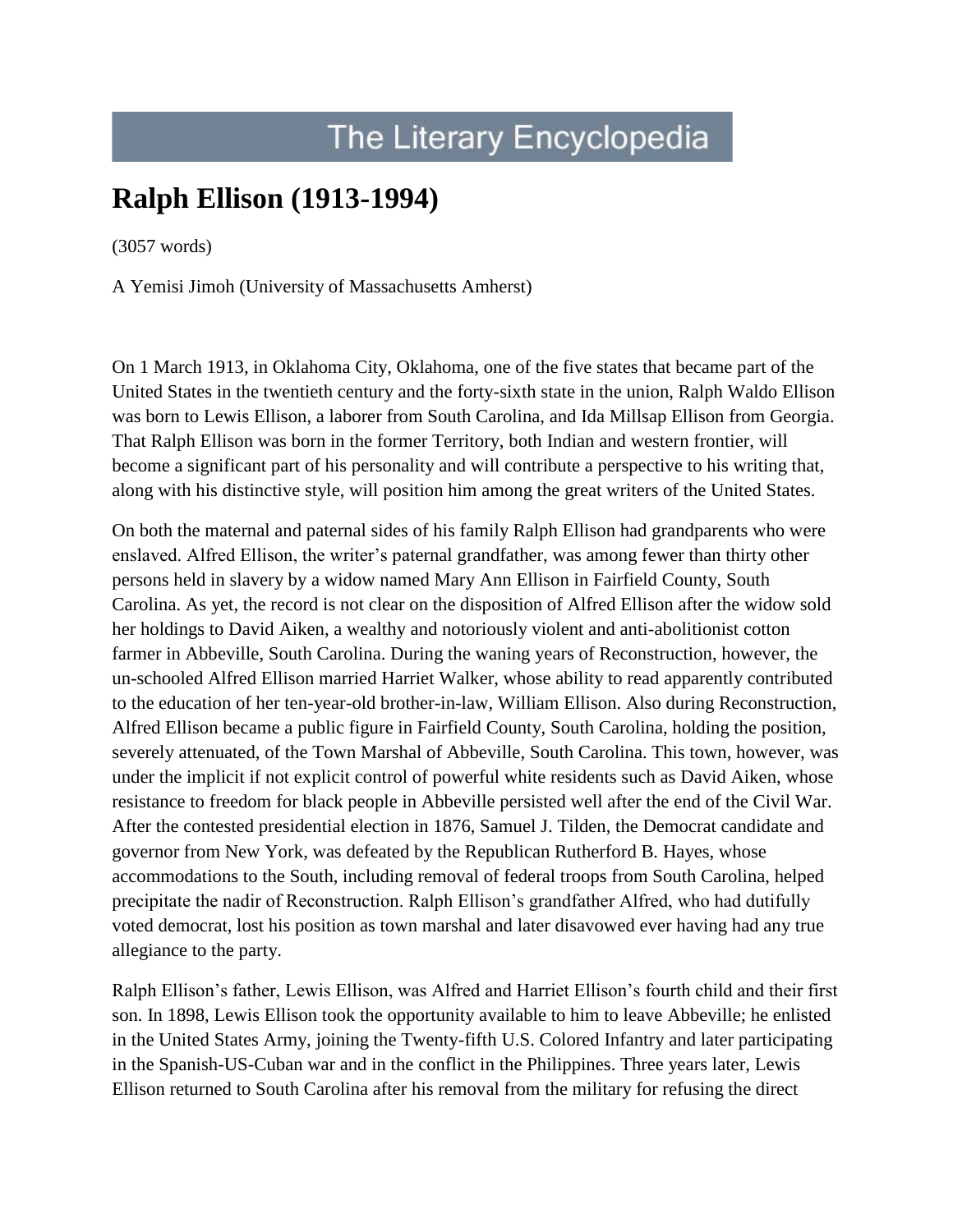order of an officer. The intolerable racial climate in South Carolina and his previous military experiences in Colorado and New Mexico very likely influenced Lewis Ellison to set his sights on the Territory soon after it became the forty-sixth state in 1907. He settled briefly in Tennessee, where he probably met his future wife Ida Millsap. They both moved to Oklahoma where during Reconstruction there had been talk of making the territory a settlement for emancipated black people. The idea to re-settle African Americans in the western territory had come under consideration because a number of the displaced Indigenous nations, specifically those persons among them who were propertied and engaged in slavery, supported the Confederate forces, and thus were subject to land reapportionment. Also, the Afro-American Colonization Company in Guthrie, Oklahoma, later promised great opportunities for ambitious black people. This promise could not be taken lightly, as Oklahoma was developing what would become its reputation as the state with the largest number of all-black towns, including Langston with its promise of a black university as well as Boley, Taft, Arkansas Colored, Wewoka, Canadian Town, Tullahassee, Arcadia, Lincoln City, Tatums, Red Bird and others, all of which were established in the Territory between 1865 and 1920.

Ida Lucy Millsap was born on a plantation in Walton County Georgia. Her formerly enslaved parents Polk and Georgia Millsap were sharecroppers who had a great deal of hope for their daughter. Ida Millsap attended school and learned to read and write, an opportunity that neither of her parents shared. Ida Millsap Ellison, recognizing her own quashed desires, had high ambitions for her two surviving children, Ralph and Herbert. Her first child, Alfred, died in infancy. Along with Lewis Ellison, she attempted, through hard work as well as political activism, to secure a life for their children that was less burdened by the difficulties their parents knew well. While for the Ellisons life in Oklahoma was clearly an improvement on South Carolina and Georgia, they found that the formerly open frontier territory was becoming, under statehood, more and more racially restrictive. These increasingly restrictive conditions and Ida Ellison's sense of justice were perhaps among the issues that influenced her, in 1914, to campaign actively for the Socialist candidate for governor of the state of Oklahoma, Fred Holt; and to support the Socialist candidate for President, Eugene V. Debs. She remained politically active during Ralph Ellison's youth, and was arrested several times for violating segregated housing laws in Oklahoma City while he was a student at Tuskegee.

When Ida Ellison's son Ralph was three years of age, shortly after the birth of Herbert, her entrepreneurial husband Lewis Ellison suffered an accident while working in his business selling coal and ice. He subsequently died from what were very likely the effects of his injuries combined with an unsuccessful medical procedure following the incident. Now a widow, alone and caring for two young children, Ida Ellison's aspirations for her children's success, comfort and stability were never stifled by the difficulties that she encountered. She purchased a cornet for her older son and encouraged him to read widely. Ralph Waldo Ellison has commented extensively on the effect that his name had on him, a name given to him by Lewis Ellison, who wanted his son to become a great man of letters like his namesake Ralph Waldo Emerson.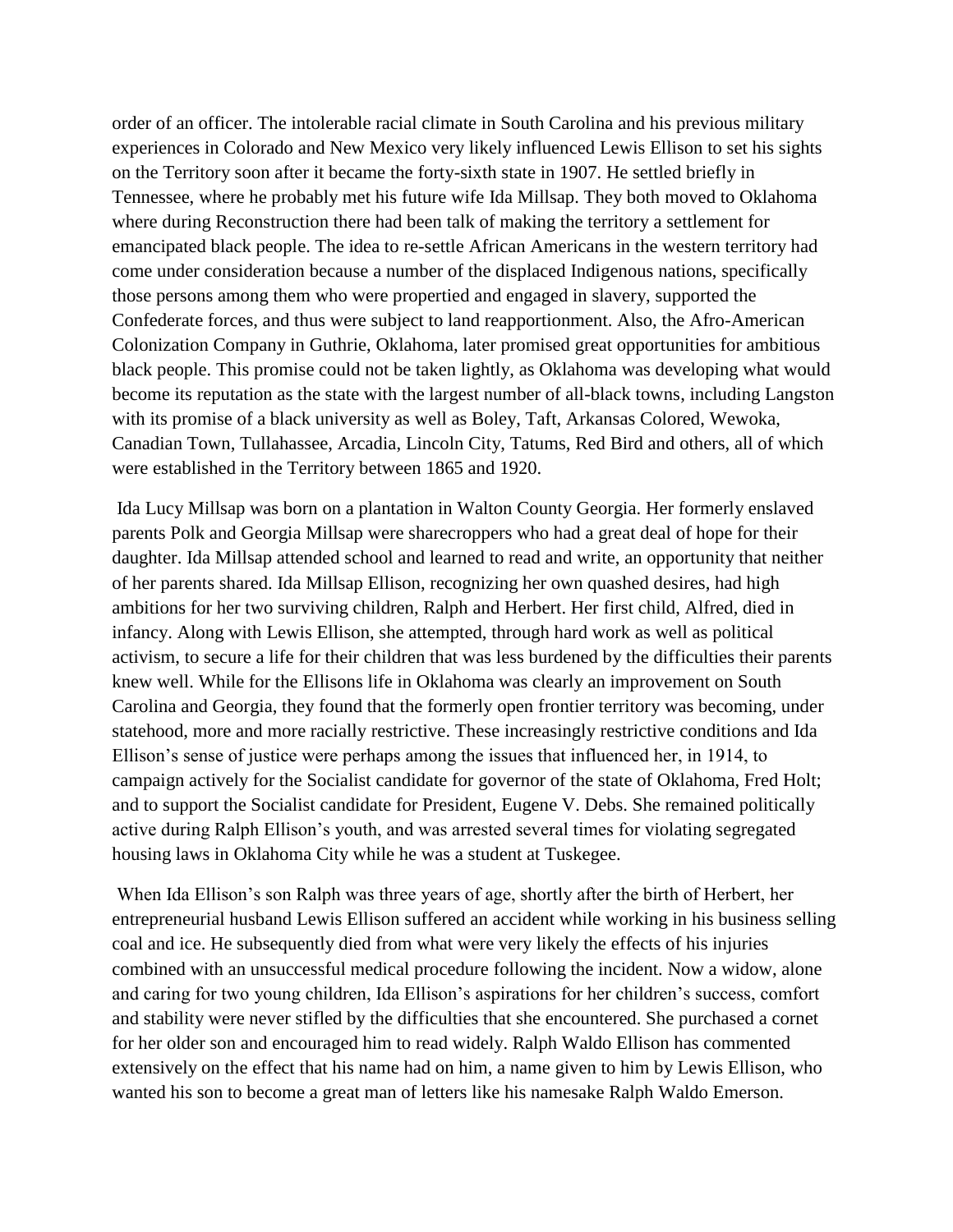However, Ida Millsap and the Millsap family also had an impact on Ralph Ellison, as is reflected in his writing, especially in his acclaimed novel *Invisible Man*, by his presentation of black women as important repositories of cultural knowledge; and by his use of Polk Millsap, his maternal grandfather, as the pivotal grandfather-character in the novel.

For Ida Ellison there must have been a great sense of accomplishment and pride when her son Ralph received a scholarship to study music at Tuskegee Institute. Ralph Ellison's formal education in music began in the second grade while he was a student in Zelia Page Breaux's music appreciation course at the Frederick Douglass School in Oklahoma City. Breaux drilled her students in classical music and trained their ears to recognize standard compositions by Beethoven, Handel and Brahms, among others. By the time, however, that young Ellison began his formal study of music at Douglass, his exposure to classical music had already begun at Avery Chapel AME Church where the choir frequently performed classical compositions. Breaux's instruction and support, along with extracurricular instruction on the mellophone or E flat peck horn and the trumpet provided by his neighbor Joseph Meade, led to Ralph Ellison's joining his school's band. While a member of this band, Ellison also traded his labor, in the form of lawn maintenance, for private lessons on the trumpet from Ludwig Hebestreit, a classical conductor, member of the Oklahoma Symphony Orchestra, and music teacher for the highly acclaimed and all-white Classen High School. Ellison expanded his musical repertoire by being attentive to the music he heard while living and working around the dance halls in Oklahoma City and listening to the musicians who performed at Zelia Breaux's Ira Aldridge Theatre. Ellison was also well acquainted with the important jazz musicians who made their homes in Oklahoma City, including the musically talented Christian family that comprised Charlie Christian who was three years Ellison's junior, Jimmy Rushing who was a few years older than Ellison, as well as Walter Page, founder of the Original Blue Devils, along with Oran "Hot Lips" Page and other members of that band. During his youth, Ellison also heard, on the radio and in live jazz performances, Lester Young, Louis Armstrong, and Duke Ellington.

After his graduation from high school in 1932, one year behind his classmates, Ralph Ellison failed to gain admission to the music program of the Colored Agricultural and Normal School at Langston. During the spring of the following year, he did however gain admission into the music program at Tuskegee Normal School and Industrial Institute, arriving on campus the summer of 1933. Ellison traveled to Tuskegee during one of the worst Depression years, after hopping trains from Oklahoma City to Tuskegee because neither his mother nor any of their family friends had the money to help pay for his transportation. Ellison's education at Tuskegee, the all-black school in Alabama founded by Booker T. Washington, was supported by a scholarship from the school's newly established and, for a brief period, well-endowed school of music. Alabama proved to be a challenge for the independent-minded Ellison, whose Oklahoma upbringing, although far from a racial haven, had provided the bookish young man with numerous examples of successful black people who commanded and in fact frequently demanded social justice and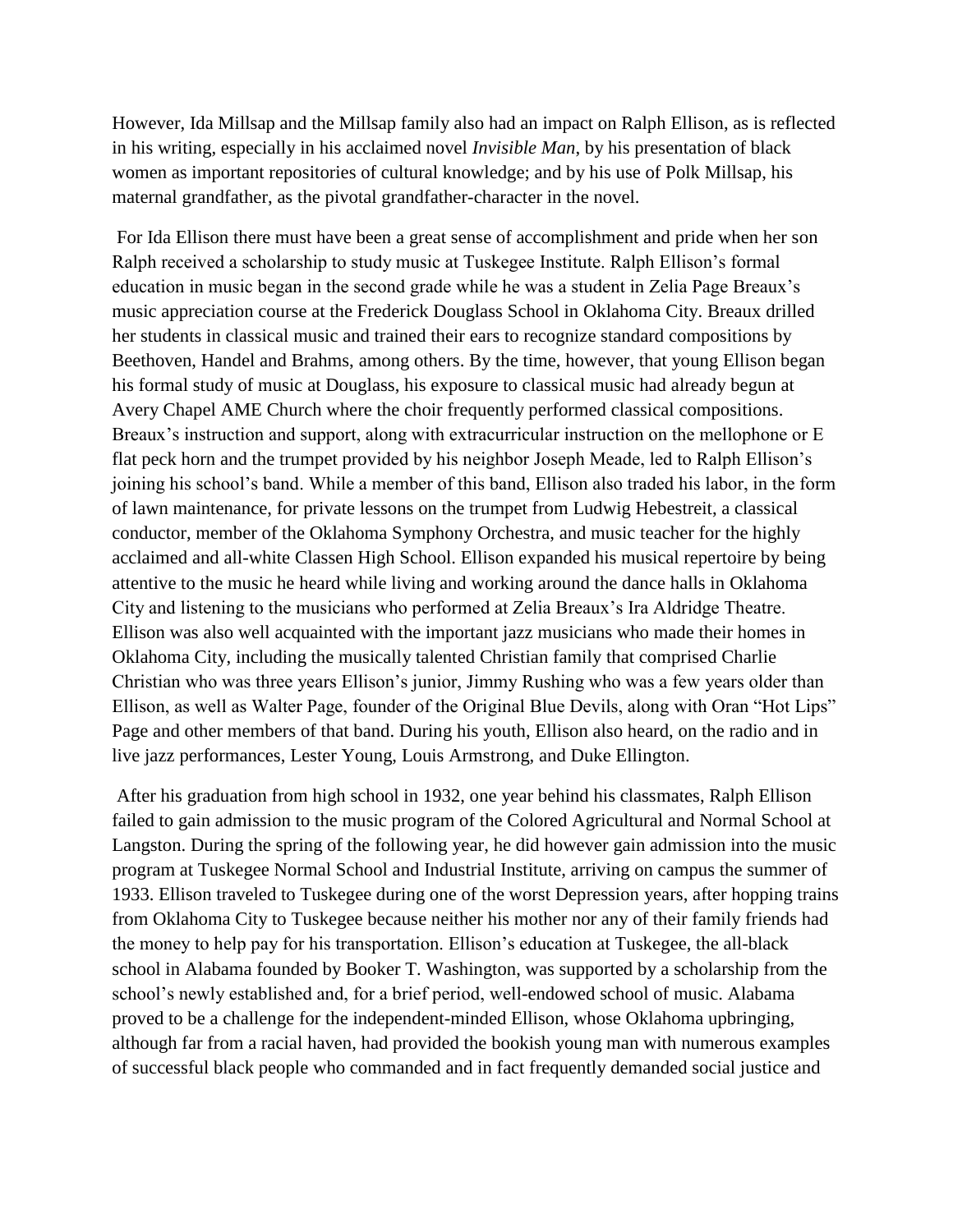freedom, without any accommodations made to racial hierarchies. Such assertions of black identity were not, and had not been in the past, a part of the Tuskegee philosophy in the 1930s.

Ellison did, however, find a variety of books in the Tuskegee library which kept his intellectual energies alive, including African American literature, African American literary and historical treatises, and the writings of philosophers and thinkers such as Karl Marx and Sigmund Freud. T.S. Eliot's long poem *The Waste Land* was of particular influence on Ellison, as he became increasingly disaffected with Tuskegee. Eliot's poem provided Ellison with a literary analogue to jazz, as both the poem and jazz exemplify an art form that attempts to bring together seemingly disparate elements, particularly tradition and innovation. This poem also crystallized for Ellison the possibilities available to a musician interested in both classical music and jazz. After Ralph Ellison's artistic interests shifted from music to sculpture and finally to literature, the insights that he gained through his understanding of the techniques of jazz and of Eliot's *The Waste Land* influenced the writing of the only novel he published during his lifetime, *Invisible Man*.

Ellison's path to literary acclaim began during the summer of 1936, his junior year at Tuskegee. That year Ralph Ellison traveled from Alabama to New York seeking employment so that he could pay for his education at Tuskegee, which had begun to experience difficulties as a result of the Depression. On his second day in New York, Ellison had a brief encounter with Alain Locke and Langston Hughes in the lobby of the Harlem YMCA where Ellison had taken a room the day before. Alain Locke, the influential editor of the anthology *The New Negro* had visited Tuskegee earlier that year, giving Ellison an opportunity to meet him. Through Locke, Ellison met Hughes, who brought Ellison to the attention of Richard Wright, the then left writer who had moved to New York after a disagreement with Communist Party officials in Chicago. When Ellison met Wright, the older writer was Director of the Harlem office of the *Daily Worker*. With the assistance of Richard Wright, Ralph Ellison would publish his first serious writing, a review of Waters Turpin's novel *These Low Grounds*. Wright published Ellison's review, which appeared along with Wright's essay "Blueprint for Negro Writing," in the only edition of *New Challenge*, co-edited by Dorothy West, Richard Wright, and Marian Minus in 1937. Wright also brought Ralph Ellison into his circle of left intellectuals among whom Ellison, for a while, found a sense of political and intellectual parity. Ralph Ellison did not return to Tuskegee to complete his degree. He remained in New York and embarked on the writing career from which he would primarily derive his livelihood for fifty-seven years until his death in 1994.

Ralph Ellison's first important literary piece, "Hymie's Bull," was scheduled for publication in the failed second issue of *New Challenge*. Ellison wrote "Hymie's Bull" during the summer of 1937 before traveling to Dayton, Ohio in October to visit his ill mother who died one day after his arrival. Ellison stayed in Dayton until the spring of 1938 and while there wrote his first four short stories before his return to Harlem in April.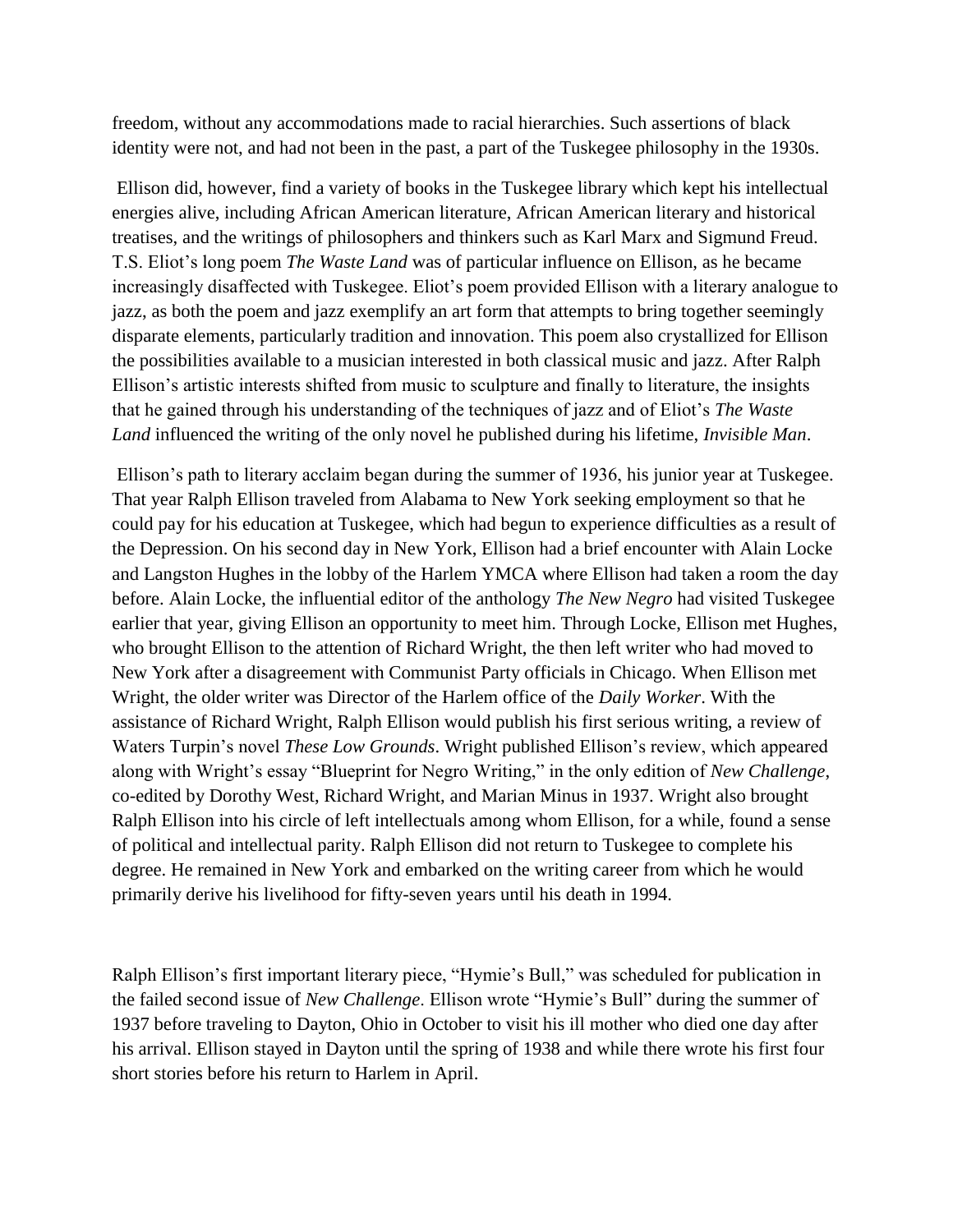The years 1938 through 1942 were eventful for Ralph Ellison. In September of 1938, Ellison married Rose Aramita Poindexter, a dancer and actress from the upscale Edgecombe Circle area of Harlem; the marriage was essentially over by November of 1941, although they did not divorce until 1945. Throughout their marriage, Ellison worked in Franklin D. Roosevelt's Federal Writers' Project, wrote reviews for *New Masses*, which gave him a sense of legitimacy as a professional writer, and worked on projected novels. Part of his first novel project, "Slick," appeared in *Dissent* magazine in 1939 as "Slick Gonna Learn". This chapter was the only part of the project ever to see publication. At the insistence of Angelo Herndon, in 1942 Ellison left the Federal Writers' Project and *New Masses* in order to become the managing editor of *Negro Quarterly*. Herndon offered Ellison a salary comparable to the one he was making at the FWP but his salary was paid erratically and the journal survived only four issues.

In 1943 Ellison then received a contract and advance from the publishers Reynal and Hitchcock for a manuscript based on his character from the short story "Flying Home". The publishers requested that Ellison deliver the manuscript in August 1945, but the project had to be delayed as Ellison was drafted into military service. He immediately sought and gained entry into the National Maritime Union in an attempt to remain out of the Army, finding time before he shipped out on the Merchant Marine vessel *SS Sun Yat Sen* in September to write a commissioned piece for the *New York Post* on the now well-known 1 August 1943 uprising in Harlem.

After his return to the United States in 1945, following two tours with the Merchant Marines, and a bout of sickness with tropical diseases contracted in the maritime service, Ralph Ellison applied for and received a Rosenwald Fellowship. Ellison was still intent on writing his novel based on the short story "Flying Home," when the words "I am an invisible man," serendipitously passed through his mind. These words altered Ellison's whole conception of his manuscript and led to his novel *Invisible Man*, the first part of which was published in the October 1947 issue of *Horizon* as "Invisible Man". The completed novel appeared in print seven years later in 1952. This novel won for Ralph Ellison the National Book Award Gold Medal, the National Newspaper Publishers' Russwurm Award, and a Certificate of Award from the *Chicago Defender* in 1953. Prior to the publication of his novel, Ellison's prominence as a writer and literary critic was well on its way to being established by his short stories, reviews, and articles that had appeared in *The Antioch Review*, *The New Republic*, *Common Ground*, and other important magazines. His 1945 essays, on Wright's *Black Boy*, "Richard Wright's Blues", and Bucklin Moon's *A Primer for White Folks*, "Beating That Boy," had repositioned Ellison—who had moved away from his left views— within the literary and intellectual circles of New York. The next year Ralph Ellison married Fanny McConnell, the woman who remained his wife until his death in 1994.

Ellison's plans for another novel never resulted in a final manuscript. His working title for this second novel was variously "And Hickman Returns" or "And Hickman Arrives." Several chapters from this prospective novel were published over a period of seventeen years, beginning